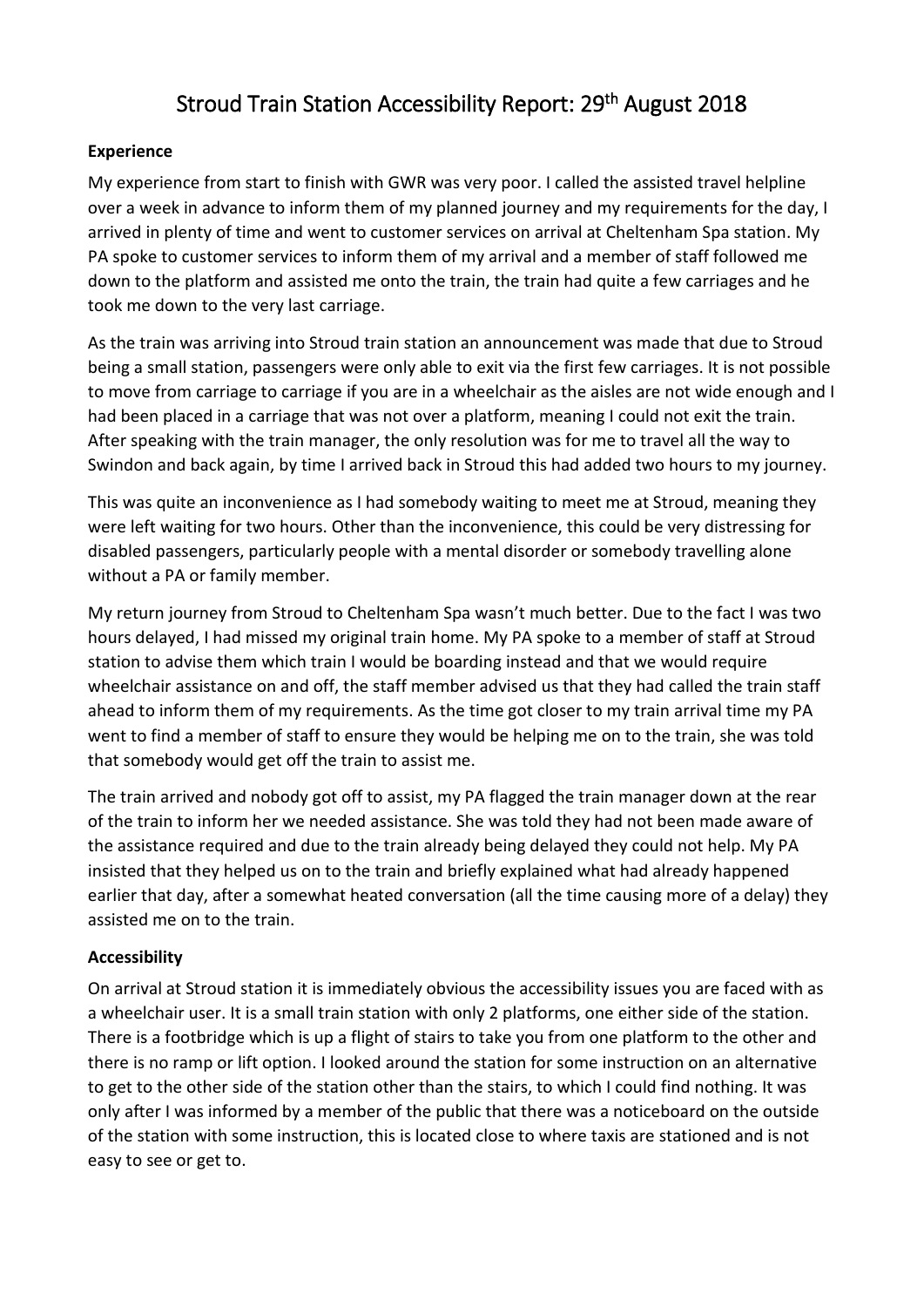On this noticeboard is a map on how to get to the other side by leaving the train station and heading towards the town centre, walking under an underpass and round to the other side of the station. There are several issues I faced whilst attempting this journey:

- Firstly, looking at the map it was not clear which side of the station I was on, a 'you are here' icon would be useful on the map on the noticeboard.
- The map is not very big, it was impossible for me to read with a sight impairment. Large printed options should be provided in the station for people to take.
- On the map it advises you to take the left-hand side pathway on Station Road, there is no dropped kerb to mount the pathway on this side making it physically impossible for most wheelchair users to use this path.
- Travelling along the right-hand side of the pathway we were faced with a mountain of rubbish which belonged to the flats above, a member of staff from a taxi office kindly helped us to move the rubbish bags which were swarming with flies.
- Following the map I then crossed the road along Russell Street on the left hand-side, when turning onto Rowcroft I was then faced with a dead end in terms of a footpath. Forcing me to turn around to try and find another route.
- I then travelled further along Rowcroft in the opposite direction to find a dropped kerb to cross the road safely. These roads are busy with lots of traffic, this could be quite daunting for somebody travelling alone in a wheelchair.
- Once you reach the bottom of Rowcroft which is a long steep decline you cross the road again to travel back up a steep incline on Cheapside, this long incline could be challenging or even impossible for somebody in a manual wheelchair.

This journey took between 10-15 minutes, if you arrived at the train station unaware of these problems you're faced with it would be easy to miss your train. Missing your planned train is more complicated as a wheelchair user than it is for a regular passenger as you need to call the assisted travel line ahead of time meaning they would be expecting you at the other end and you would also need to re-book the assisted travel for the next train you intend to board instead.

There is only one self-service ticket machine located within the station which is on platform 1, this would be inconvenient if you needed to buy a ticket from the station and travel from platform 2, this would require doing the 15-minute walk outside of the station and back again.

Ticket office opening times are as below, if you are travelling outside of these times and needed information for example on how to get to the other platform this would prove difficult. You can call the assisted travel line which is open 06:00am-11:00pm who are able to give some direction over the phone, however this is national line and not specific to Stroud so it is likely the operator will not have been to the station itself.

| Day      | <b>Opening Hours</b> |
|----------|----------------------|
| Weekdays | $06:00 - 18:00$      |
| Saturday | $07:00 - 14:30$      |
| Sunday   | $09:45 - 17:00$      |

There is a help point on each platform, this is placed very close to the bin on platform 1 and not very easy to get to in a wheelchair.